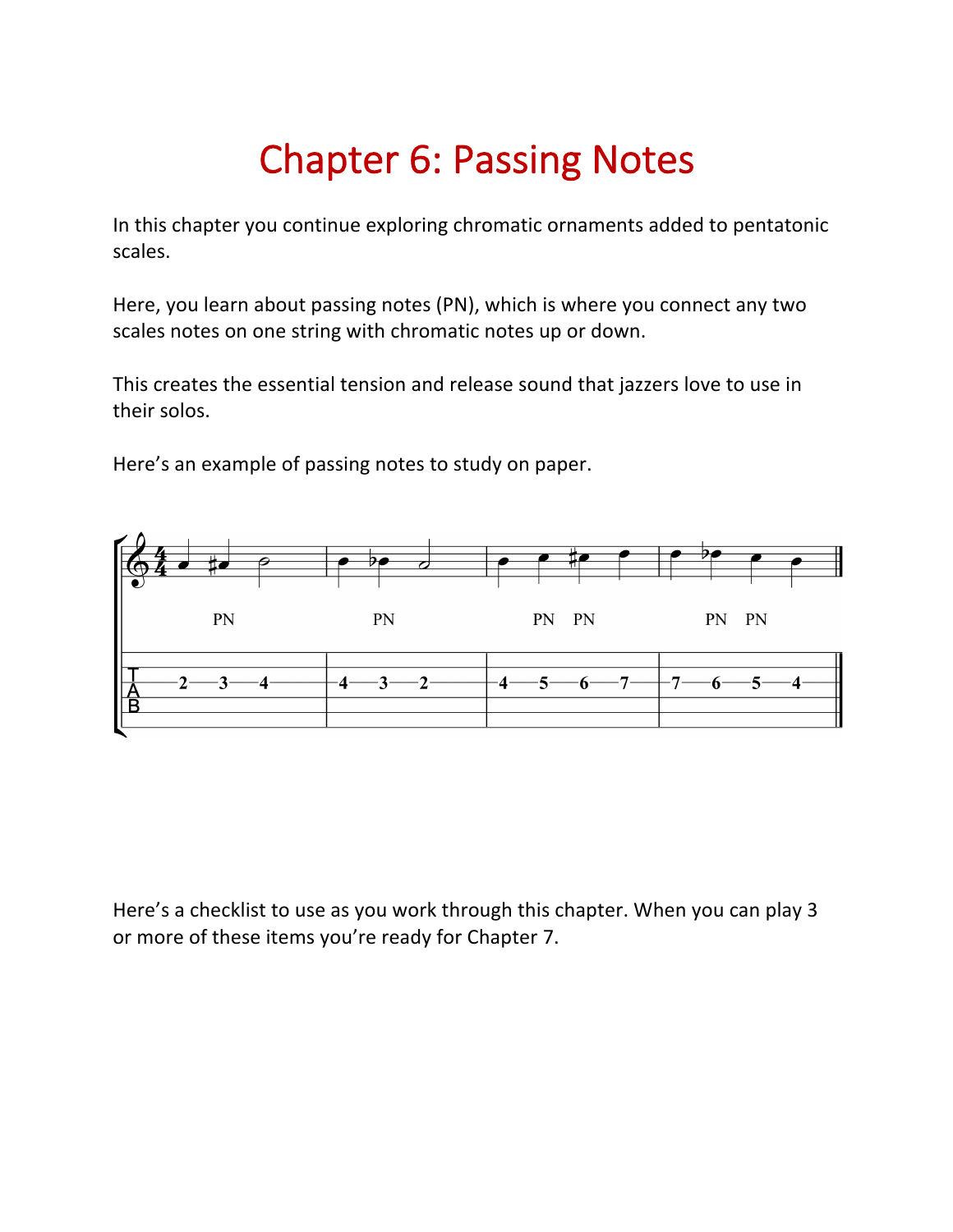# Chapter 6 Checklist

- 1. Solo over slow Em7 backing track with  $6<sup>th</sup>$ -string scale and PN's.
- 2. Solo over medium Em7 backing track with 5<sup>th</sup> string scale and PN's.
- 3. Solo over fast Em7 backing track with both scale positions and PN's.
- 4. Repeat these steps and mix both scale positions together.
- 5. Add diatonic patterns from earlier in the course if ready.
- 6. Add sidestepping to your solos if ready.
- 7. Add approach notes to your solos if ready.
- 8. Repeat over Cm7 and Bm7 backing tracks.

### Technical Details

- 1. Backing tracks are Em7, Cm7, and Bm7.
- 2. Slow backing track is 60 bpm.
- 3. Medium backing track is 90 bpm.
- 4. Fast backing tracks is 120 bpm.

### Musical Goals

- 1. Solo with passing notes over both pentatonic shapes.
- 2. Be able to solo in at least 3 keys, Em-Cm-Bm.
- 3. Review and keep up the patterns and sidestepping concepts.
- 4. Review and keep up the approach notes.
- 5. Keep singing along with your technical and soloing workouts.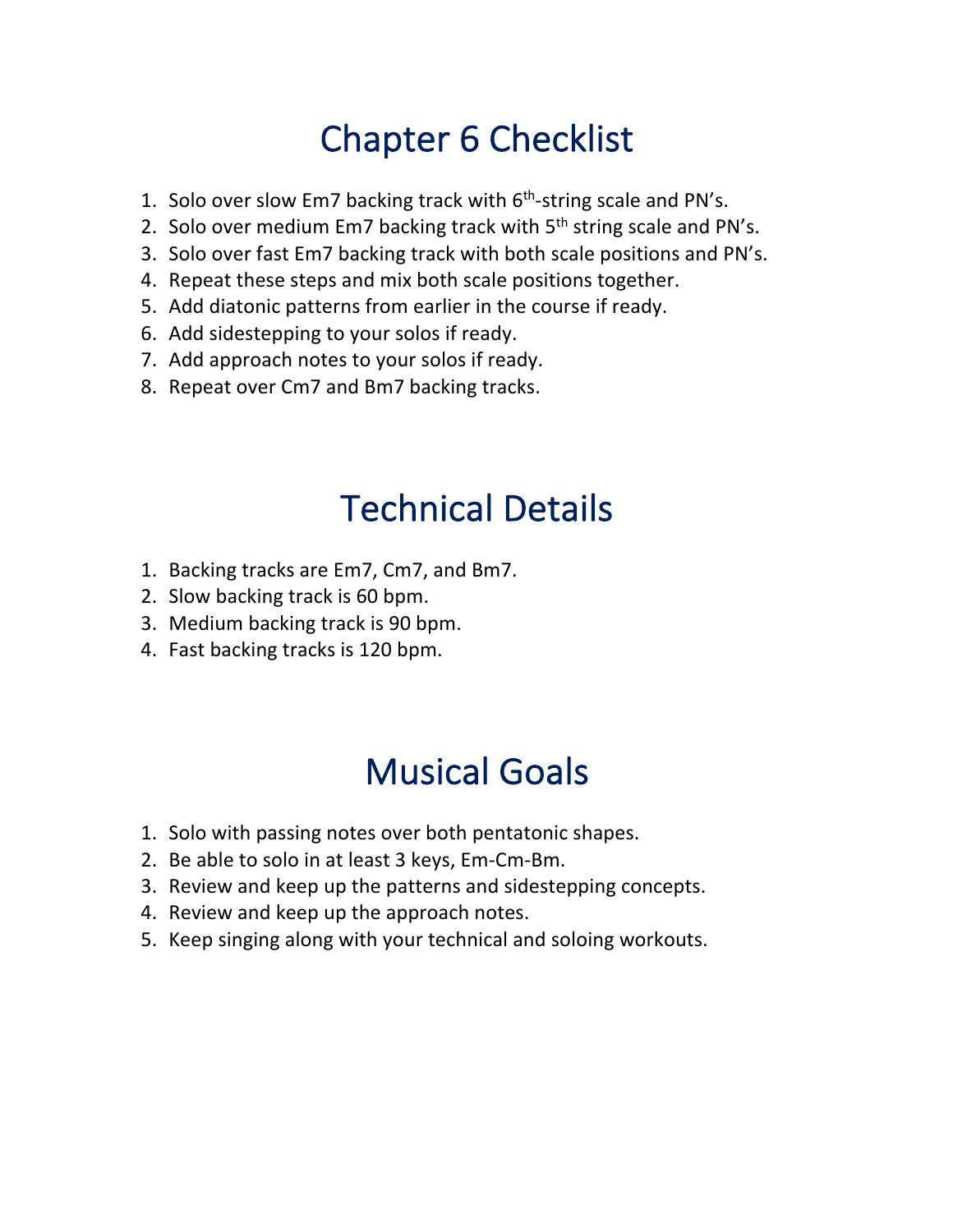# Technical Exercises

- 1. Add passing notes to the  $6<sup>th</sup>$ -string pentatonic shape.
- 2. Add passing notes to the 5<sup>th</sup>-string pentatonic shape.
- 3. Work with a metronome starting at 40 bpm.
- 4. Increase the tempo each day for a week by 5 or 10 bpm.
- 5. Sing along for added benefit.

# Soloing Exercises

- 1. Solo over the slow backing track with  $6<sup>th</sup>$ -string scale and PN's.
- 2. Solo over the slow backing track with the 5<sup>th</sup>-string scale and PN's.
- 3. Mix both scales with approach notes together over the slow track.
- 4. Add in the scale patterns from the previous chapter to your solos.
- 5. Add in sidestepping to your solos.
- 6. Repeat with the medium backing track.
- 7. Repeat with the fast backing track.
- 8. Work in all 3 keys.
- 9. Sing along as much as possible.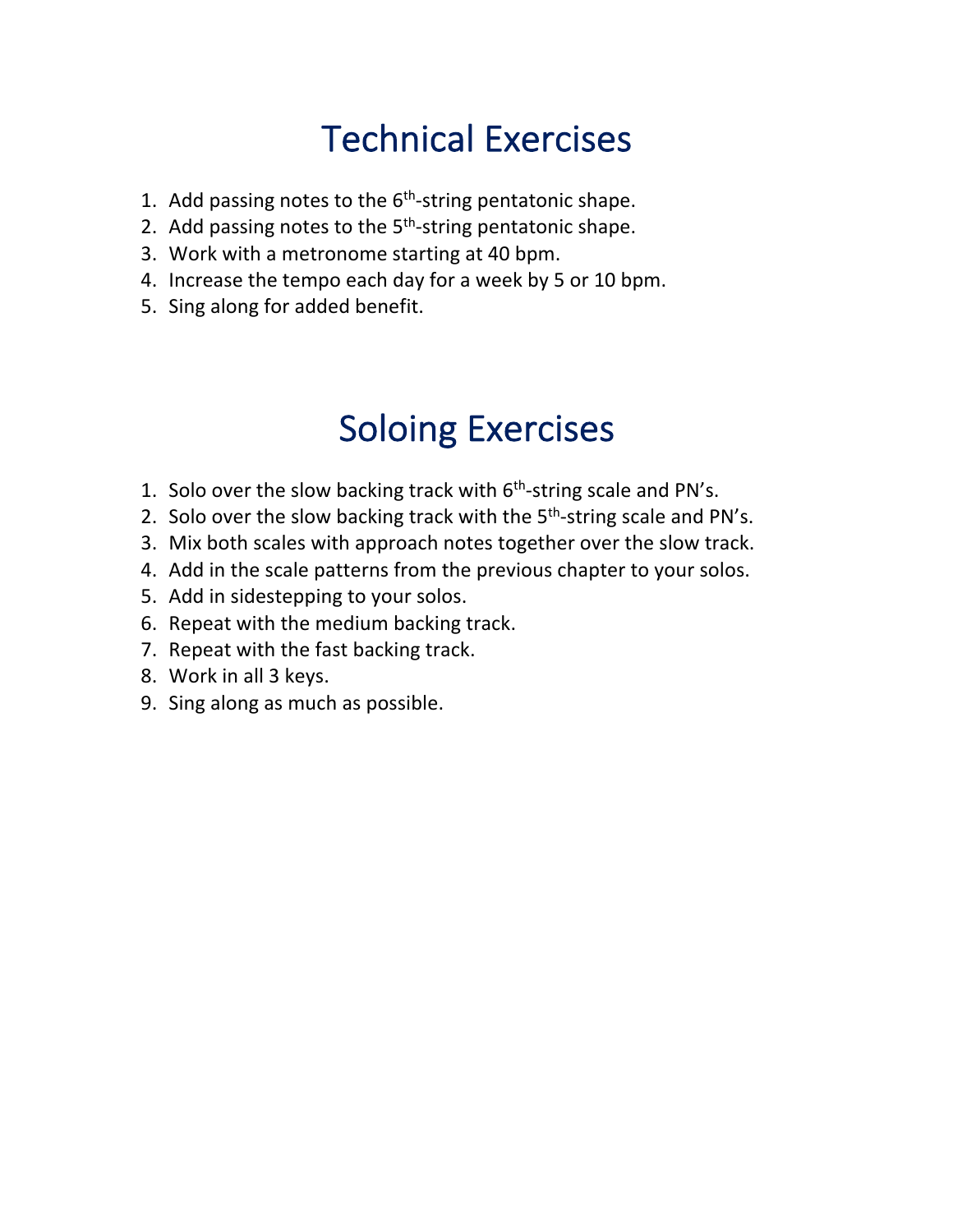## Bonus Exercises – Triplets

Rhythms are essential when developing your voice on the guitar, especially in an improvised setting.

Triplets are 3 notes played in the space of one, in this case  $3.8<sup>th</sup>$ -notes in the space of one quarter-note.

You count triplets 1-trip-let, 2-trip-let, etc.

Triplets are an excellent rhythm to practice as they're between single time, 8<sup>th</sup> notes, and double time, 16<sup>th</sup> notes.

So, you go beyond 2 notes per beat without jumping right to  $16<sup>th</sup>$  notes, which can be tough to nail right away in your playing.

To get started with triplets, here are exercises to work on, and there are written examples at the end of this PDF.

- 1. Add triplets to any technical exercise you're working on.
- 2. Add triplets to your solos with pentatonic scales.
- 3. Add triplets to your solos with approach notes.
- 4. Add triplets to your solos with passing notes.
- 5. Add triplets to your solos with patterns.
- 6. Add triplets to your solos with sidestepping.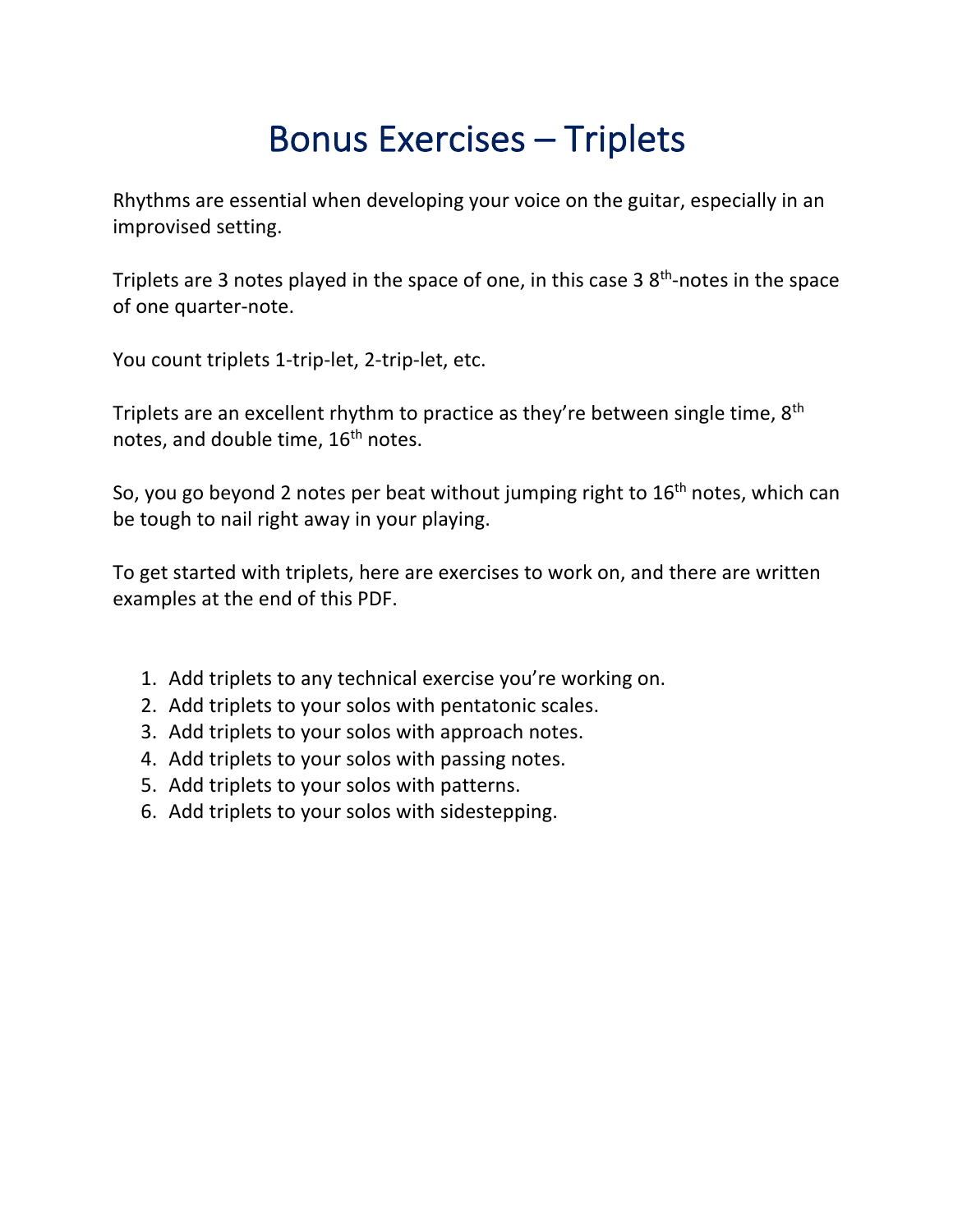### Passing Note Examples

Here are examples of passing notes added to the top-2 strings of both positions of the Bm pentatonic scale.

#### **Audio Example 6.1**



#### **Audio Example 6.2**